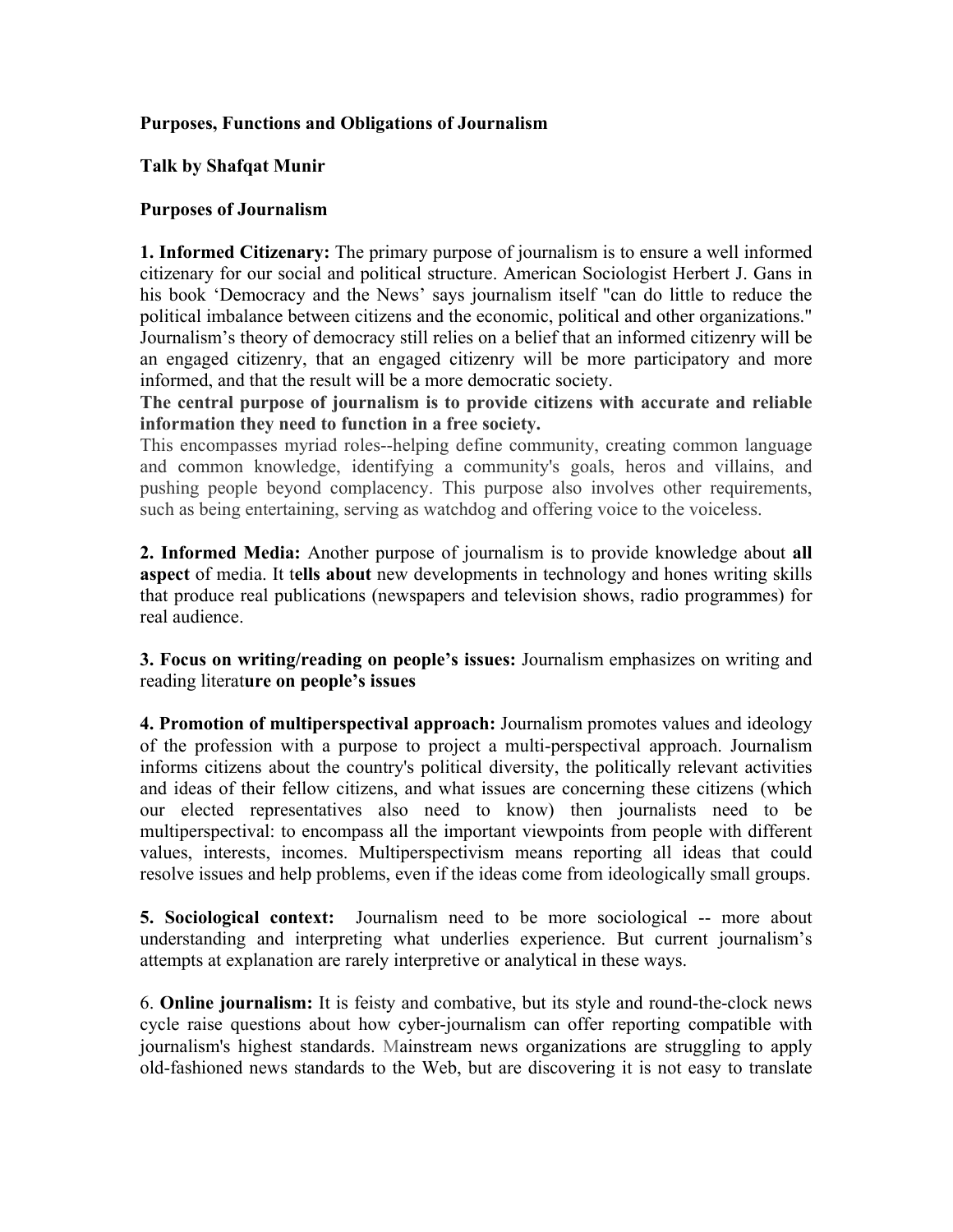the virtues of accuracy, balance, and clarity to a medium where the advantages of speed and timeliness prevail.

Web technology has strengthened the traditional watchdog functions of journalism by giving reporters efficient ways to probe more deeply for information. The capacity to search documents, compile background and historical context, and identify authoritative sources has expanded the reporter's toolbox. It also has introduced a fundamentally different culture built on interactivity, fewer rules, and fewer limits.

#### **Functions of journalism:**

Inform Educate Interpret Mold opinion Enable decision making Agent of change Entertain **What needs to be done while functioning/Writing:** Reader Interest Accuracy **Objectivity Credibility** Readability Significance Clarity Personality **Functioning/writings cause the reader to:** Stop Be interested Think Learn Understand Enjoy Remember **Discuss** Change **Points to be noted:** Know your reader. Agenda must be only based on reader interest. What makes you stop? The Headline. Immersion, Structure, Tone, Voice/Opinion, Character/Personality, Balance Be unafraid of outrageous statements, but back them up with facts. A magazine is a group of people interested in and knowledgeable about a subject, talking to a larger group of interested people.

The best magazines in the world: readers feel that they are written for only one person themselves.

Make the reader think.

Preferably use real examples.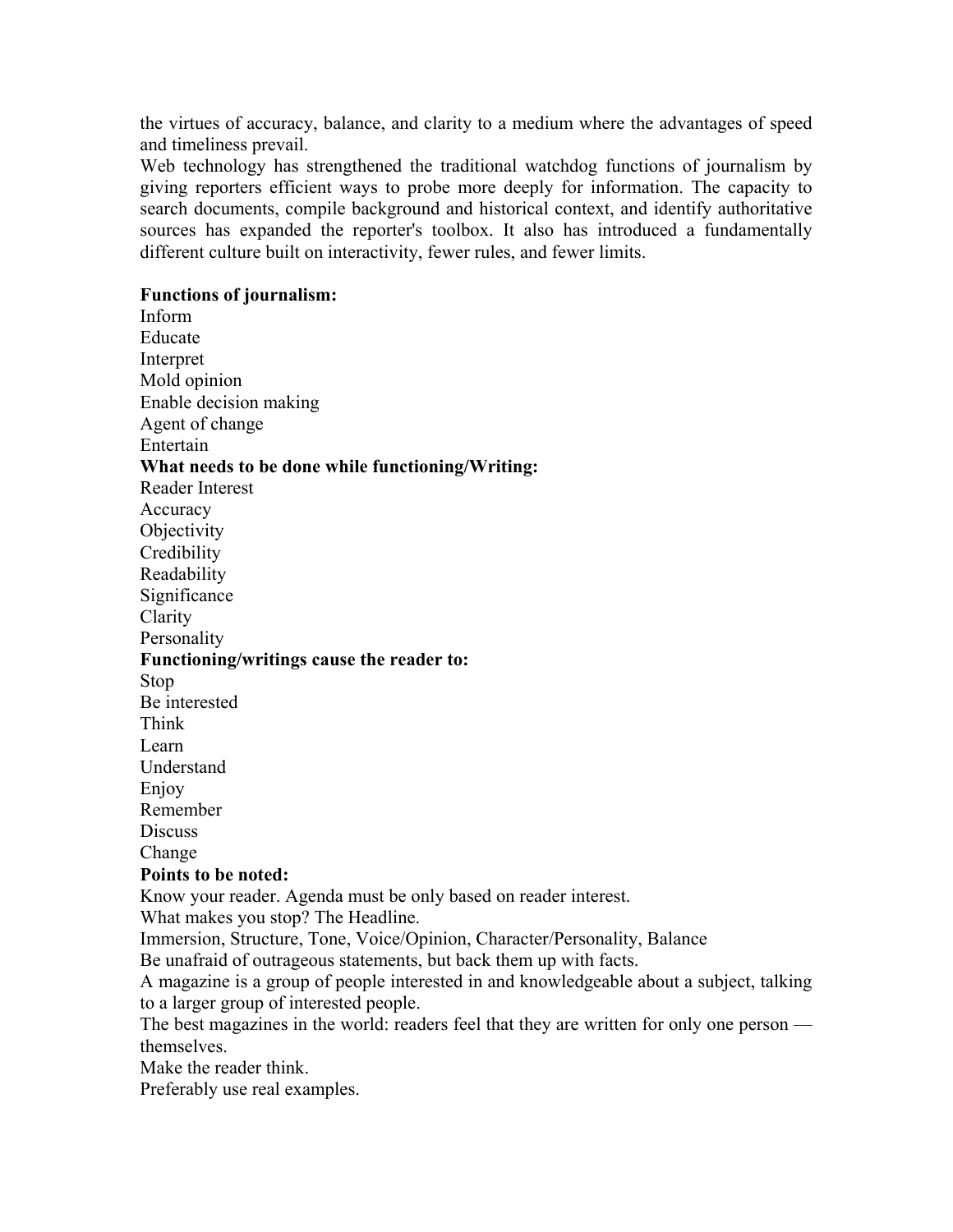Use timelines where applicable. Content should be designed for browsers rather than readers.

## **How to function/Write:**

Think a lot for the lead.

Conclusion should be a tie-back, it should link back to the focus, giving a feeling of completion.

Stages: Information gathering, planning, writing, checking.

Objectives are determined by the limitations of space, the section/sub-section, and the reader profile. What is your objective?

Focus.

First thought on basic design elements.

Begin research. Discard research material when short of space.

Organise the text material and make a structure.

Identify the unusual, informative and entertaining in the text and put it into the appropriate form (boxes, main text, intro/close etc.

Finalise the elements.

Writing: Attribution (source, preferably creditable), identification, background.

Identification: elements, scenes, facts. Identify and bring out importance.

Background: a fact should be obvious to all, it should have meaning and importance for the generic reader.

Selecting and eliminating facts.

# **Obligations of Journalism**

# **1. Journalism's first obligation is to the truth**

Democracy depends on citizens having reliable, accurate facts put in a meaningful context. Journalism does not pursue truth in an absolute or philosophical sense, but it can- -and must--pursue it in a practical sense. This "journalistic truth" is a process that begins with the professional discipline of assembling and verifying facts. Then journalists try to convey a fair and reliable account of their meaning, valid for now, subject to further investigation. Journalists should be as transparent as possible about sources and methods so audiences can make their own assessment of the information.

# **2. Its first loyalty is to citizens.**

While news organizations answer to many constituencies, including advertisers and shareholders, the journalists in those organizations must maintain allegiance to citizens and the larger public interest above any other if they are to provide the news without fear or favor. This commitment to citizens first is the basis of a news organization's credibility, the implied covenant that tells the audience the coverage is not slanted for friends or advertisers. Commitment to citizens also means journalism should present a representative picture of all constituent groups in society.

#### **3. Obligation of verification.**

Journalists rely on a professional discipline for verifying information. When the concept of objectivity originally evolved, it did not imply that journalists are free of bias. It called, rather, for a consistent method of testing information--a transparent approach to